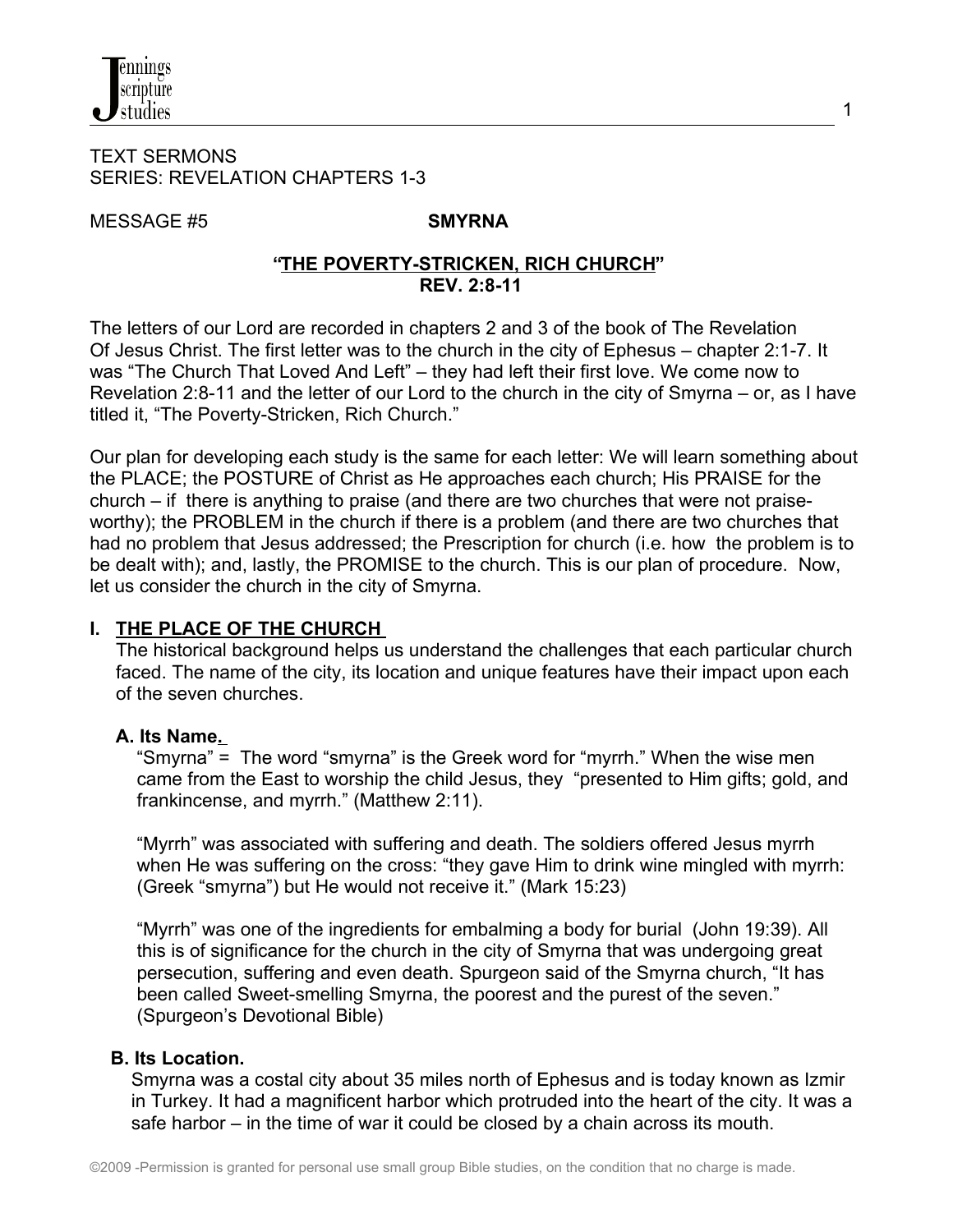Smyrna is one of only two cities remaining today of the seven to which Jesus sent a letter. Also, of the seven cities the only two that are still in existence are Philadelphia, presently called Ala Sheher, and Smyrna – the two churches that Jesus did not rebuke! More about that in another message. Turkey is an Islamic country today and Smyrna is the only city in Turkey that is considered a "Christian city." There is presently a large Christian population there.

### **C**. **Its Description.**

 *Smyrna was a great trade city.* Because it was a great seaport, it abounded in wealth and trade.

 *Smyrna was a great sports city*. It had the largest stadium in Asia Minor and in that stadium hundreds of Christians perished as they were put to death in various ways because of their faith in Christ.

*Smyrna was a cultural city.* It had a famous library and the largest public theatre in Asia Minor. It was the birthplace of Homer, the Greek epic poet. (Two of the greatest works in western literature, the Iliad and the Odyssey, are attributed to him.) Smyrna was called "a paradise of municipal vanity." So we can understand the consternation of this society when Christianity was introduced into this very secular minded city. Consequently, persecution was the result as we shall see.

 *Smyrna was a rich city*. Its citizens were on the average wealthy, having many servants. There was a wide gap between the rich and the poor. Christians were among the poorest and were considered to be rabble and scum.

 *Smyrna was a beautiful city.* It was called "The Glory of Asia"; "The Ornament of Asia"; "The Crown of Asia"; The Flower of Asia" by various writers. Lucian said that it was "the fairest of cities"; Aristides said, "grace extends over every part like a rainbow."

 It was known for its great, straight streets the most famous being called "The Golden Street." This was lined with statues to various gods and heathen temples such as the temples to Apollo, Aphrodite, Sousse, and the greatest was the temple of Cybele.

*Smyrna was the center of emperor worship.* Smyrna was the first city to erect a temple to emperor worship and was known as the center of Emperor worship. Once a year every Roman citizen must burn a pinch of incense on the altar to the emperor and having done so was given a certificate to prove that he or she was a loyal citizen. Every Roman citizen had to make that sacrifice and receive a certificate proving that they had done so. If any citizen refused to burn that pinch of incense to Cesar, he was automatically branded as disloyal and was considered an outlaw and was persecuted and many died.

This was the city in which was a band of Christians who were loyal to Jesus Christ. The followers of Christ in Smyrna lived in an environment which, on every side, they were faced with opulence, wealth and heathen worship.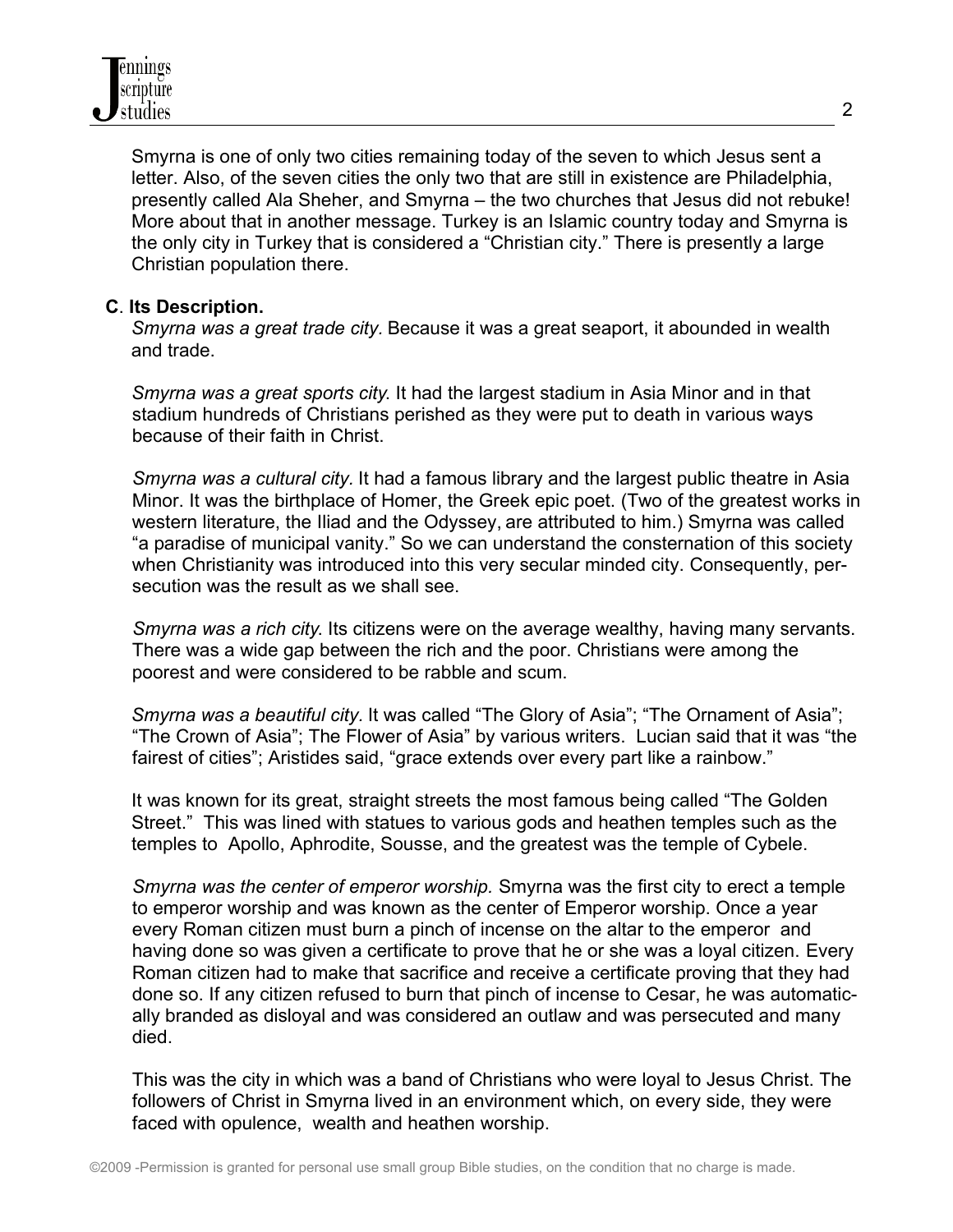It would seem easy for the little church in Smyrna to have been snuffed out by the weight of so much heathen worship and persecution. It was not easy to be a Christian in Smyrna. But all the darkness in the world cannot quench the smallest light that has been kindled and kept by God.

 Such was the location of the Poverty-Stricken, Rich Church. So much for the place of the church to which Jesus sent His second letter.

## **II. THE POSTURE OF CHRIST.**

The posture of Christ, as He reveals Himself to each church, is suggestive of the condition of that particular church. For example, the posture of Christ as He approached the church in Ephesus was one of inspection: "He who holds the seven stars in his right hand, who walks in the midst of the seven golden candlesticks." (2:1) He approaches Pergamos as follows: "These things says he who has the sharp two-edged sword." (2:12)Then Thyatira: "He who has eyes like a flame of fire." (2:18) In each instance His posture indicates that there is a problem that needs correcting.

However, when Jesus addresses the church in Smyrna, His posture is different: "These things says the First and the Last, who was dead, and came to life...." (2:8) Notice that to John He had said the same thing but the order is reversed: "I am he who lives and was dead." (1:18) Why the change? This statement to the Smyrnian Church had great significance: the words "and came to life" refer to the resurrection of Jesus Christ. That statement is very, very interesting considering the history of Smyrna.

You see, Smyrna was a city that had died, then came to life again. Nearly 600 years before Christ it had been destroyed by enemies, totally annihilated. Then it had been rebuilt and at the writing of this letter it was called "the Glory Of Asia." A resurrected city was being addressed by a resurrected Christ!

 Therefore, when Jesus said He had been dead "and came to life" – the statement really registered with the persecuted, poor, blasphemed Christians in Smyrna, some of whom were yet to become martyrs for Christ because the threat of death hung poised over every Christian in Smyrna.

These words, "who was dead, and came to life" are a great encouragement to us also. We sing, "Because He lives, I can face tomorrow; because He lives all fear is gone ..... and life is worth the living just because He lives."

#### **III.THE PRAISE FOR THE CHURCH.**

 2:9 "I know your works, tribulation, and poverty (but you are rich); and I know the blasph emy of those who say they are Jews and are not, but are a synagogue of Satan." Note the words: "I know." What does He say He knows? Four things:

#### **A.** "**I Know Your Works."**

 This church was working in spite of opposition. They had not given up. It has been said that, "The doors of opportunity swing on the hinges of opposition." We've heard it said in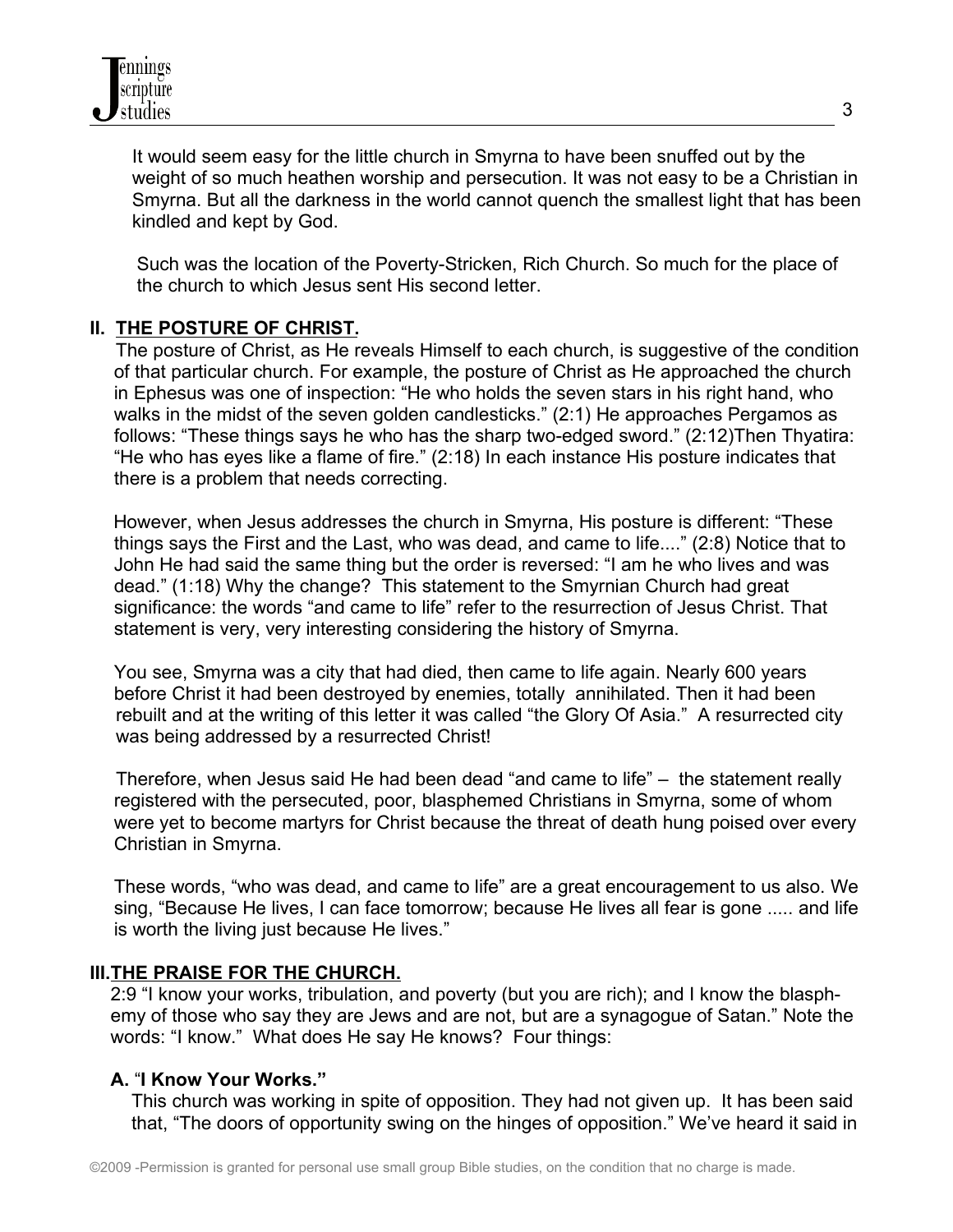

 our day, "It is so hard to work for Christ today." We ought to be ashamed! We have it relatively easy. We are not living under threat of death if we work for Christ in our country. Jesus said, "I know your works". He knows our works as well. None will go unnoticed or unrewarded – for He says "Behold, I am coming quickly, and My reward is with Me, to give to every one according to his work." (Rev.22:12)

### **B. I Know Your "Tribulation**."

 The Greek word translated "tribulation" is "thlipsis" which means "to be crushed beneath a weight". Verse 9 identifies one source of their oppression as being Jews. This is not the first time that the law keeping Jews had persecuted the grace preaching Christians. It happened in Antioch, Acts 13:50; in Iconium, and Lystra, Acts 14; in Thessalonica, Acts 17. Jesus called this particular group of Jews in Smyrna, "the synagogue of Satan."

 These Christians in Smyrna were being crushed beneath severe pressures and Jesus said, "I know". He knows our afflictions, our trials, temptations and tribulations. Does Jesus care? Listen to the answer that a familiar song gives us:

> "Does Jesus care when my heart is pained? Too deeply for mirth and song? As the burdens press, and the cares distress And the way grows weary and long?

 O yes, He cares, I know He cares! His heart is touched with my grief; When the days are weary, the long nights dreary, I know my Savior cares."

#### **C. I Know Your "Poverty."**

 There are two Greek words for poverty: one describes the person who is not wealthy but has enough to satisfy his needs. That is not the word used here. The other is a word that means "complete destitution." That is the word used here. Smyrna was the wealthiest of cities, and yet the Christians there were poor to the point of destitution. There is a reason for their poverty, as we shall see next.

# **D. "I Know The Blasphemy**….."

 Nearly half the population of Smyrna were Jews. Jesus refers to this in v.9 where He says, "I know the blasphemy of those who say they are Jews and are not, but are of the synagogue of Satan." He knew about the enemies of His church in Smyrna. He said, "I know their blasphemies" – the Greek is "blasphemia" and is translated both as "blasphemy" and "slander."

 These Jews instigated riots against the Christians, blaspheming and slandering them. That was only the beginning! History records that they pillaged the Christians. These Jews were allowed to keep for themselves 10% of all the goods that they confiscated from Christians. Therefore, many of the Christians were homeless, naked and literally starving.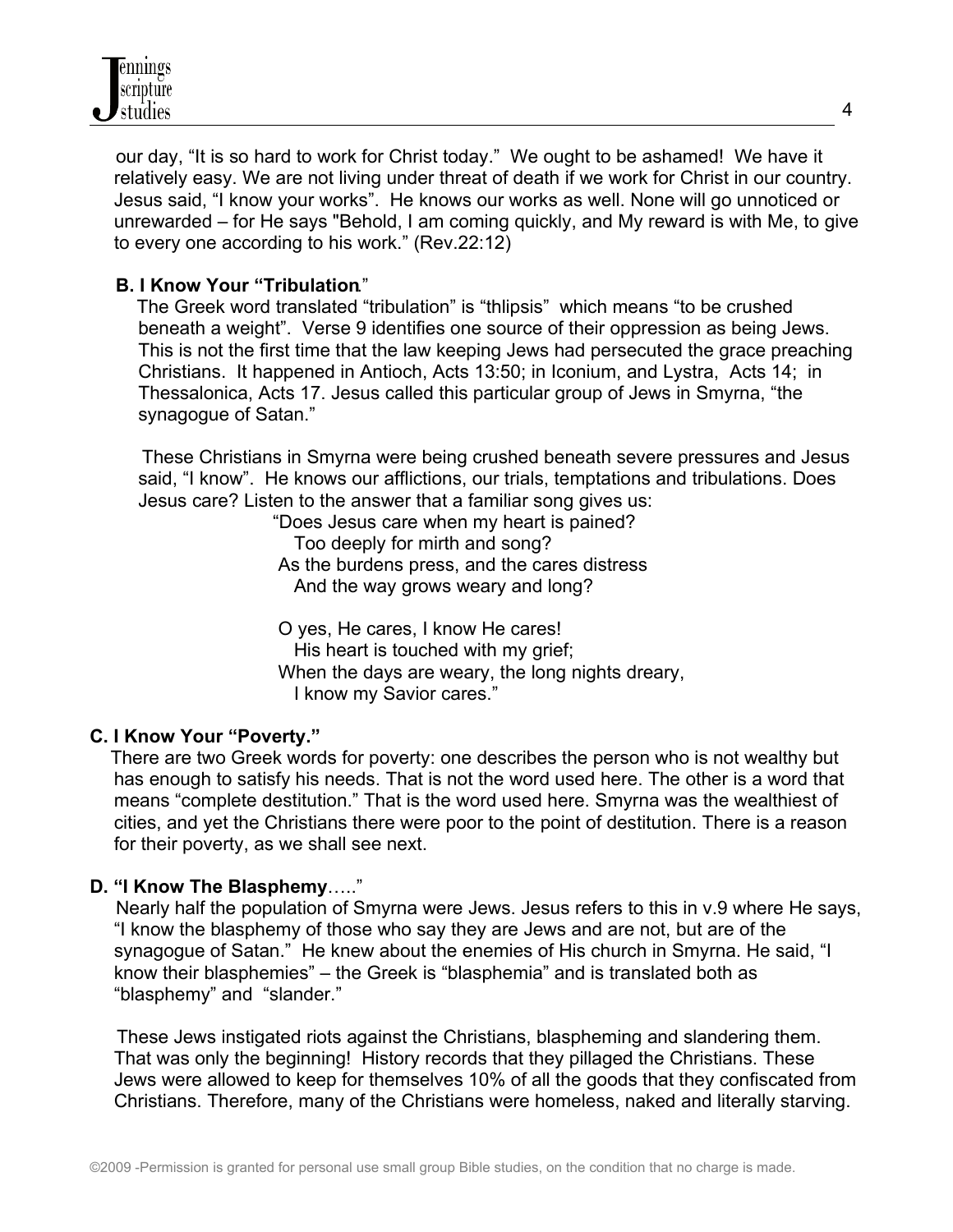It was against this background that Jesus said, "I know your poverty." He could have said, "I came unto my own and my own received me not; they cast lots for my garments as I hung on the cross; I was hungry and they gave me no food; naked and they clothed me not; foxes had holes and the birds of the air had nests but I had no place to lay my head – I know what you are going through, I care."

 The writer of the Book of Hebrews writes: "You joyfully accepted the plundering of your goods, knowing that you have a better and an enduring possession for yourselves in heaven." (Heb. 10:34)

 Do not overlook the parentheses in v.9: "*but you are rich.*" Here is one of the great paradoxes of Scripture. Here is a seeming contradiction. It is contrary to common sense and yet it is true! Smyrna, the Poverty-Stricken, Rich church! How encouraging this phrase must have been to this bedraggled band of believers! Jesus said, "you are rich."

 To the last church to which Jesus sent a letter, Laodicea, He said, "you say, 'I am rich, have become wealthy, and have need of nothing' and do not know that you are wretched, miserable, poor, blind, and naked." (Rev.3:17) What a contrast between the church in Smyrna and the church in Laodicea! Laodicea was the church that was rich but Christ said they were poor; Smyrna was the church that was poor but Christ said they were rich!

 How do we measure riches? By the tangible or the intangible? The Apostle Paul spoke of those who were "poor yet making many rich" in II Cor. 6:10; Timothy writes about being "rich in good works" in I Tim. 6:18; James wrote of those who were "the poor of this world" yet they were "rich in faith." James 2:5. Dr. Lehman Strauss wrote, "The churches of the first 3 centuries were marked by persecution and poverty. Today churches are known for their popularity and wealth." It has been said that money will buy:

- a bed, but not sleep;
- books, but not brains:
- food, but not appetite;
- a house, but not a home;
- medicine, but not health;
- sin's pleasures, but not salvation's peace!

Better to be a poor man and a Christian than to be a rich man and a sinner! "The treasures of earth are not mine,

 I hold not its silver and gold; But a treasure far greater is mine; I have riches of value untold."

 The Poverty-Stricken, Rich Church received the highest praise of any of the seven churches when Jesus said, "you are rich." Three little words, "you are rich," made all the difference. He reported to them the balance of their account in heaven's bank!

# **IV. THE PROBLEM IN THE CHURCH.**

Ordinarily, at this point in the letters, Jesus would cite the problems that He found in the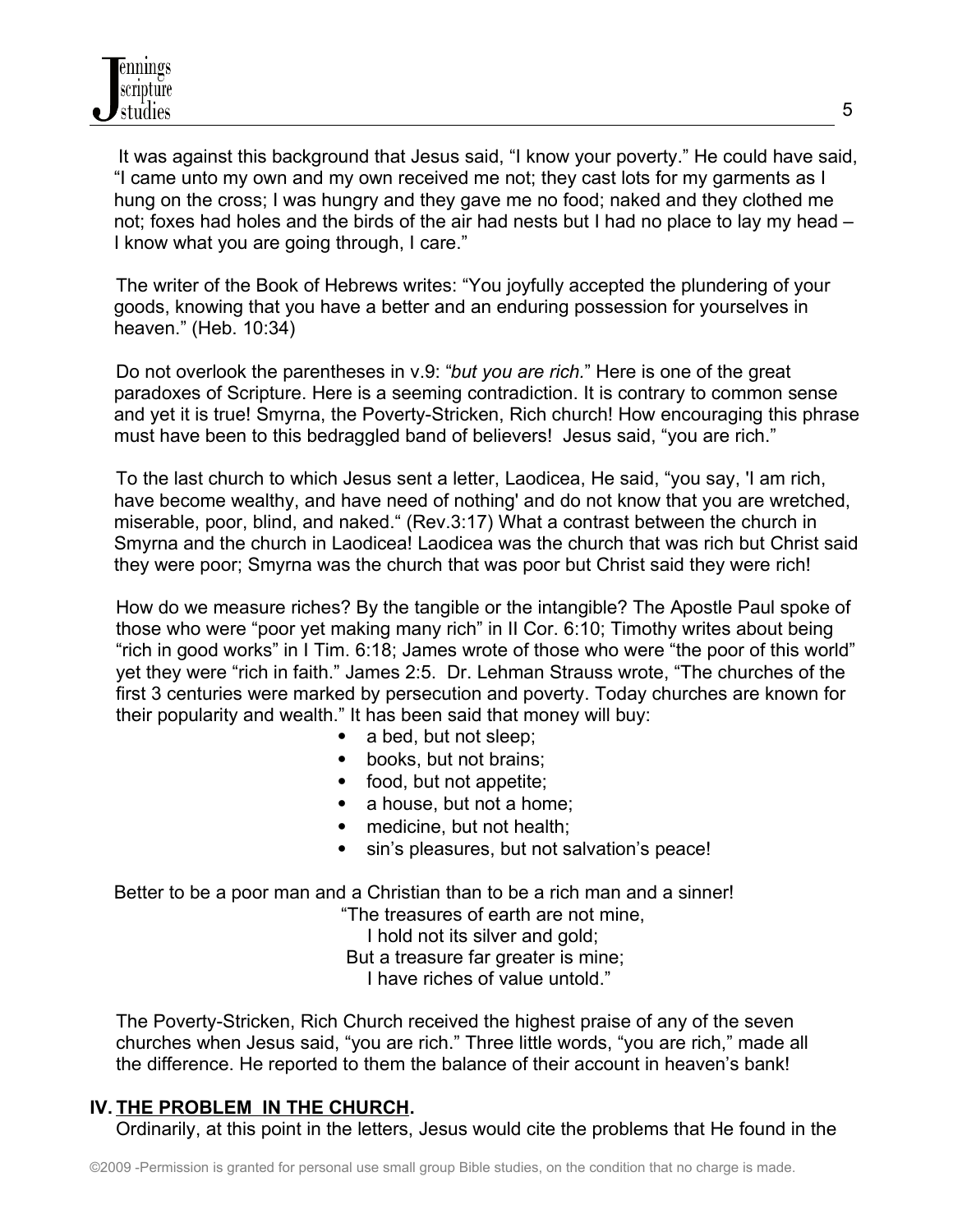

 church - He would censure the church, but there was nothing amiss in the Smyrna church. The Lord of the Lampstands, the Christ of the Candlesticks had nothing good to say about the church in Sardis as we shall see when we get to Chapter 3; He had nothing bad to say about the church in Smyrna. What does He say about us? Any problems in our churches today that the Lord Jesus would address if He wrote letters directly to them?

### **V. THE PRESCRIPTION FOR THE CHURCH.**

 Since there was no problem for Jesus to address in the church in Smyrna, there is no prescription or correction given. So we move on to:

## **VI. THE PROMISE TO THE CHURCH**

Rev 2:10 "Do not fear any of those things which you are about to suffer. Indeed, the devil is about to throw some of you into prison, that you may be tested, and you will have tribulation ten days. Be faithful until death, and I will give you the crown of life."

 Note how Jesus prefaces His promise of things to come with the words, "Do not fear any of those things which you are about to suffer." He counsels them not to fear what lies ahead and then He promises three difficulties that these already oppressed and distress ed believers would be facing:

#### **A. Prison For Some**

 "...the devil is about to throw some of you into prison, that you may be tested...", This is both a warning and a promise. The early apostles and other Christians had seen the inside of many prisons.

Vance Havner, one of my favorite writers, wrote: "In a day of quick prosperity and givea-way shows, it is not easy to interest a well-fed, well-clothed, well-housed Sunday morning crowd in the Smyrna brand of loyalty. We sing about the reproach of the cross and then hurry home to a big dinner and TV. What have we ever suffered for Christ?"

No church suffered more than Smyrna, yet Jesus said, "you are rich." When faithfulness to Christ is most difficult, it is most necessary. Suffering was nothing new for the early church. Adversity is not always a mark of God's disfavor. These believers who were to be imprisoned were to earn the Lord's favor, not His disfavor. And so have many others down through the centuries. He then promised:

#### **B. Persecution For Some.**

 "....and you will have tribulation ten days ...." What does "ten days" mean? There are a number of views:

It is has been suggested by some that this statement refers to the persecution of Christians by the Roman government under 10 Roman Emperors beginning with Nero in 64 A.D. and ending with Diocletian in 284 A.D. This was a period a period of 220 years.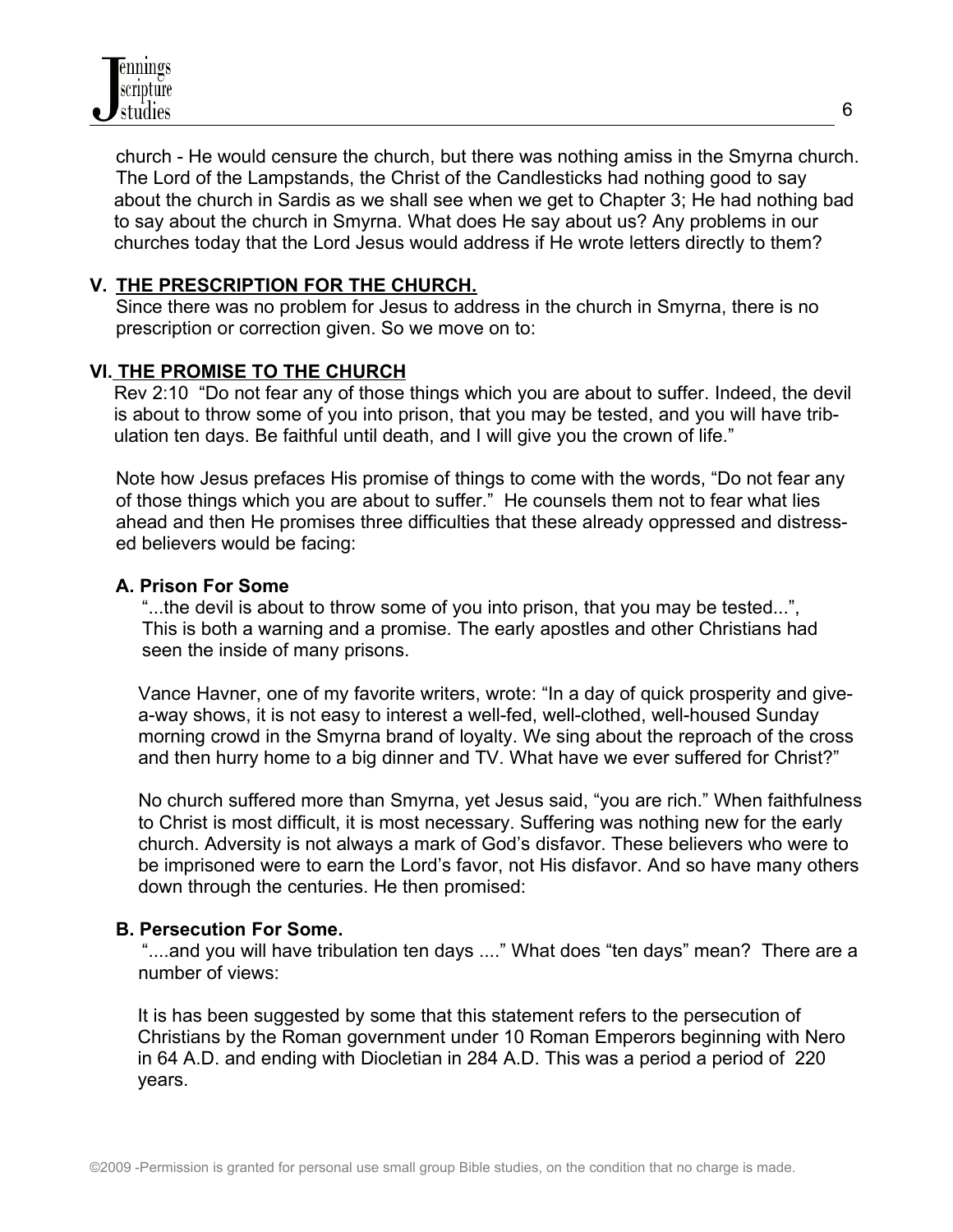However, this is not what Jesus meant by "ten days." The reason: By the time Jesus sent this letter the first Emperor, Nero, had ended his reign. Domitian was now the Emperor and his reign was half over. So one and one-half Emperor's reigns had already passed by the time of this letter.

 The most likely explanation for the "ten days" is this: The number 10 is often used in scripture to indicate a period of testing – it is an indefinite period of time, usually short rather than long. For instance:

- Genesis 31:7 Jacob accused Laban of changing his wages "ten times";
- Numbers 14:22 God said the children of Israel "have put Me to the test now these ten times."
- Nehemiah 4:12 Nehemiah, speaking of the enemy's threats said, "they told us ten times, "From whatever place you turn, they will be upon us."
- Job 19:3 Job says of his so-called friends, "These ten times you have reproached me."
- Daniel 1:14 Nebuchadnezzar tested the 3 Hebrews "he tested them ten days."
- There are the 10 plagues in Egypt, etc.

 Historian William Barclay says, "The expression 'ten days' is the normal Greek expression for a short time." However long, it was a time of persecution. Jesus not only promised prison and persecution, He also promised:

# **C. Perishing For Some.**

 "Be faithful until death." Alford's Greek New Testament renders it, "even unto death." Not "up to the point of death" and then stop being faithful. But, "be faithful even to death."

Some of the believers in Smyrna were faithful "even to death" – for history records that their Pastor was burned at the stake. As I said earlier, annually every Roman citizen had to burn a pinch of incense to the Emperor and say, Caesar is lord." But Christians who were true to the Lord Jesus Christ could not do that. That led to one of the most famous martyrdoms in history – the martyrdom of Polycarp, Bishop of Smyrna.

History records that it was a festival day and the crowds were in a highly excitable state. The cry went up to seize Polycarp. He was caught and brought to the public square where he was given the option to burn a pinch of incense to the Emperor and say, Caesar is lord" or be burned at the stake. The date was Saturday, Feb. 22 in the year A.D.155. (William Barclay, p.76,The Revelation, Vol.1).

 Polycarp's immortal answer was this: "Eighty and six years I have served the Lord Christ, and He has never done me wrong. How then can I blaspheme my King who saved me?" He was tied to a stake and "the Jews, even though they were breaking the Sabbath law, were foremost in bringing wood for the fire" (Barclay), Polycarp was burned to death."He was faithful even to death!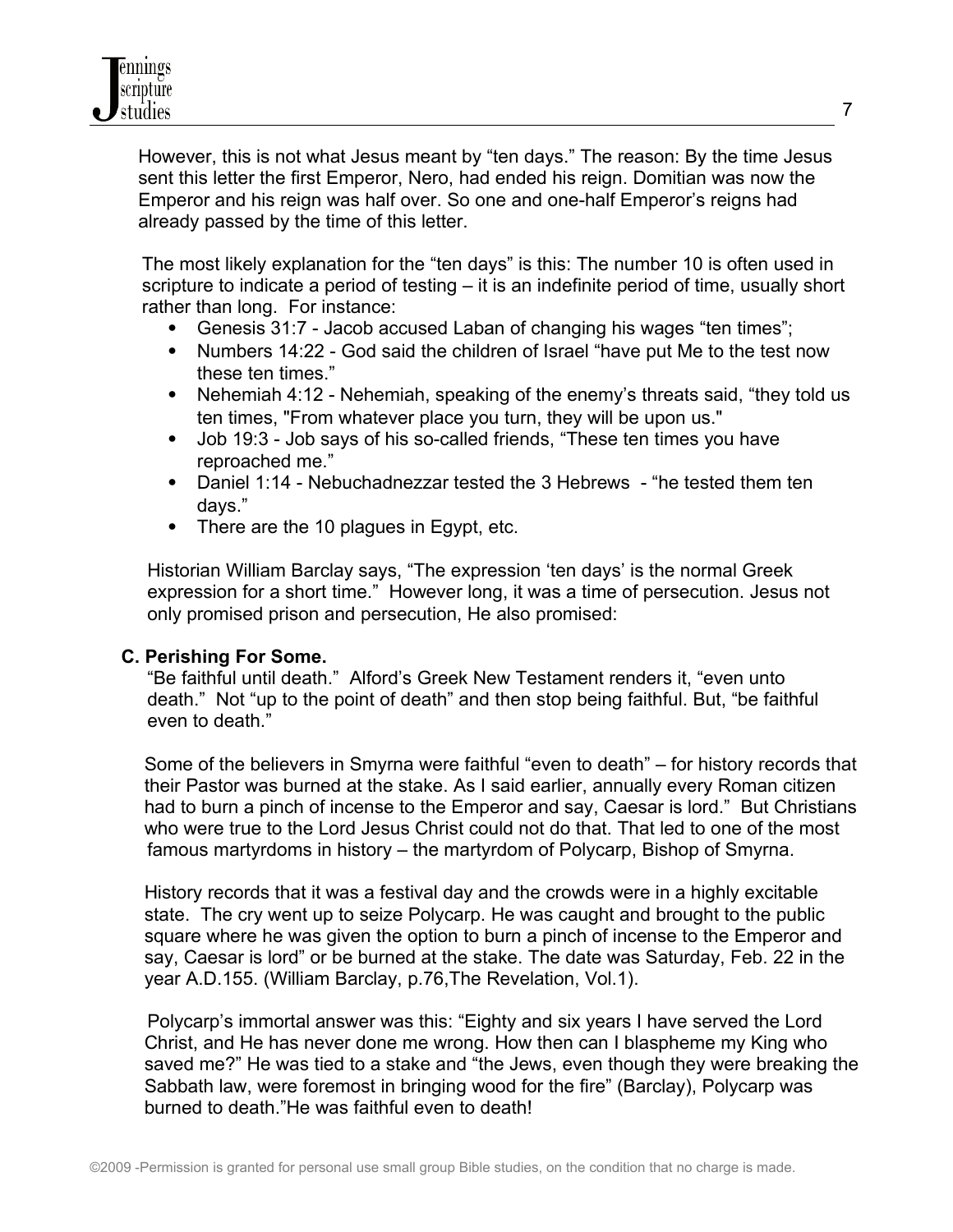As the anti-God and anti-Christian forces about us increase and secular pressures intensify, we may be facing open persecution for our faith. If it ever comes to that, will we have the quality of faith that will "be faithful unto death"?

 Remember, Paul wrote to Timothy, "All who desire to live godly in Christ Jesus will suffer persecution." What kind of persecution, to what degree and for how long we do not know. But we have the magnificent example of saints like Polycarp to inspire us to loyalty to Christ Jesus.

Jesus promised the believers in Smyrna prison, persecution, perishing and ....

#### **D. Promotion For All.**

 There is a two-fold promise: "I will give you the crown of life." (v.10) and "He who overcomes shall not be hurt by the second death." (v.11)

 *First, what is the second death?* Rev 20:14 says: "Then death and Hades were thrown into the lake of fire. The lake of fire is the second death." If you are born only once, you will die twice; if you are born twice, you will die only once, and maybe not then if Jesus comes first! If one's destiny is not Hell, what then is it but Heaven?! Loyalty to Christ may bring death on earth, but it brings life in heaven. What a promotion!

 *Second, what is "the crown of life"?* Every one of Jesus' letters ends with an approp riate reward. To the overcomers in Ephesus in 2:7, Jesus promised the "tree of life." To Smyrna believers He promised "the crown of life".

 In Greek there are two words for crown: "diadema", which means a Royal Crown like the King wears and "stephanos", the victor's crown of joy. It is not the Royal Crown which is being offered to the Christian; it is the "stephanos", the victors crown, the overcomer's crown.

 Smyrna was famous for its stadium and the events held there. It had the largest stadium in Asia Minor so the Smyrna church would not have found it difficult to imagine the Christian life as a race to be run, with the victors being crowned.

 Standing at the harbor of Smyrna and looking inland you would see a hill – the hill Pagos, it was called. And the top of this hill was covered with heathen temples – great buildings that curved around that hilltop, creating what looked like a crown. In fact that hilltop was called "The Crown Of Smyrna." Is that why Jesus alluded to "the crown of life"? Furthermore, the coins of Smyrna featured the portraits of notable persons in its history – and each one was wearing a crown!

 The poverty-stricken Christians in Smyrna would never have an earthly crown; they would never have their likeness on the coins of the city with a crown on their heads – but Jesus promised them a promotion to heaven and a crown of life that fades not away!